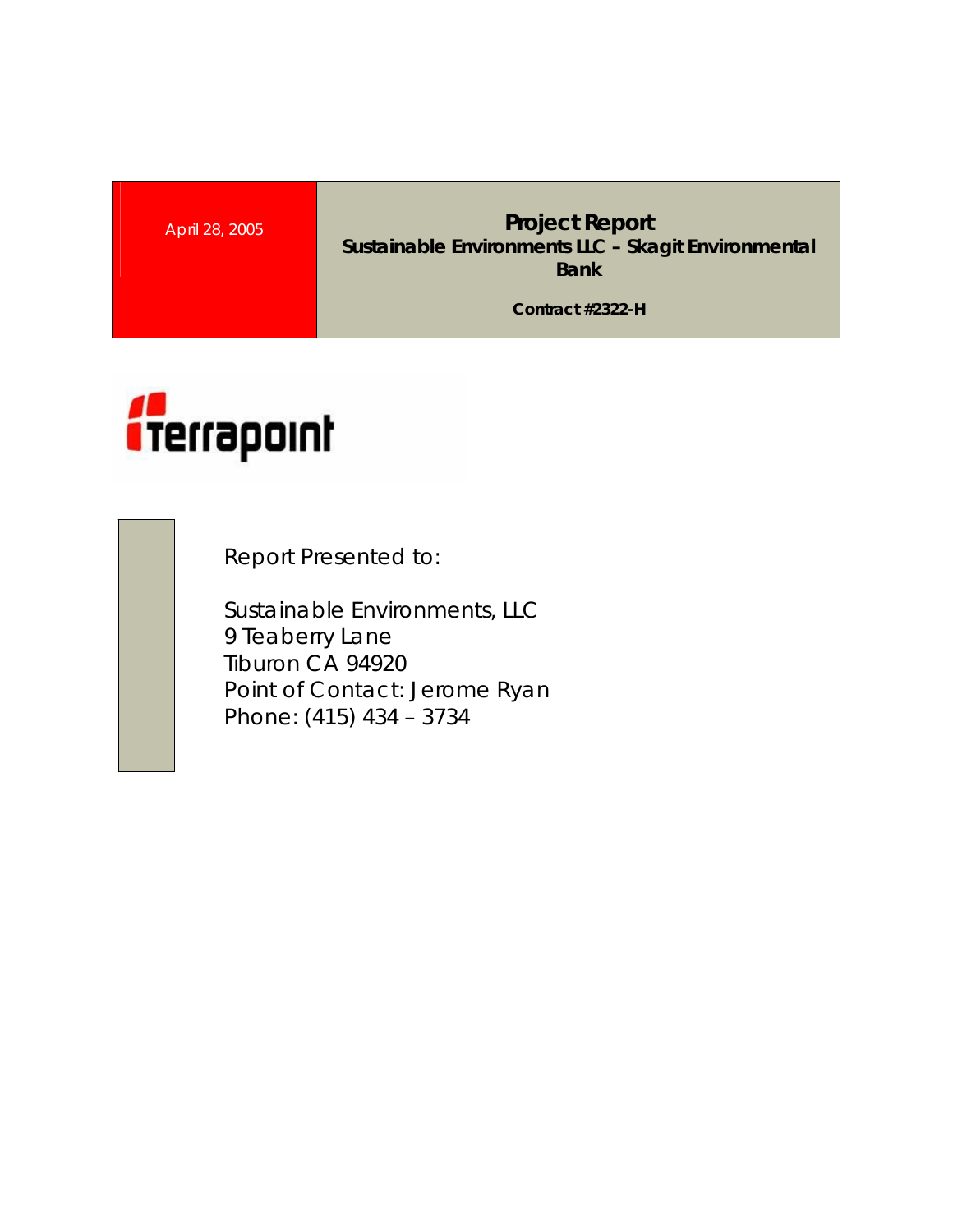# 1.Project Overview

### **Field Crew:**

The Terrapoint field crew consisted of John Anderson, field project manager and Louis Hill, LIDAR operator. The Aries Aviation aircraft crew consisted of Rory Clayton, pilot and Bob Passon, flight engineer.

#### **Post Processing Crew:**

John Anderson completed the processing of GPS data. Craig Glennie carried out data validation and calibration. Vegetation removal and final product generation were completed the Houston processing team: Peggy Cobb, Andrew Pace and Joe Sackett.

#### **Size of Project:**

The project site covered approximately 1.26 square miles, as shown in the following image.



#### **Location:**

The project area is located in Skagit County Washington .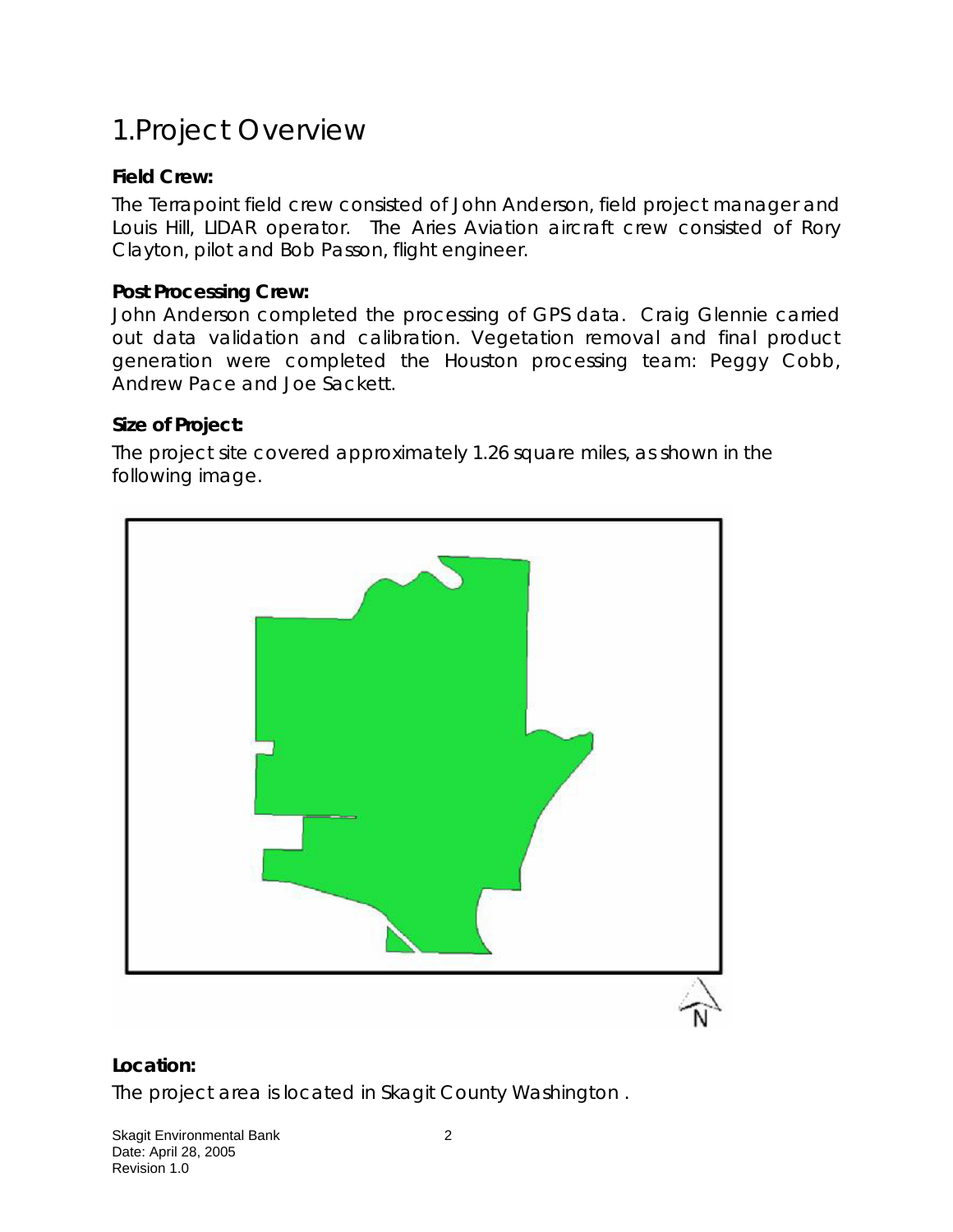## **Project Type:**

The purpose of this project is to provide a high quality DEM and contours of the site for Sustainable Environments, LLC.

## **Approximate Duration of Project:**

The field data collection took place on April 6th, 2005. The control network and check point surveys were performed from April 9th to 11th, 2005.

Calibration, vegetation removal and product generation took place from April 15<sup>th</sup> to April 25<sup>th</sup>, 2005.

## **Number of Flights:**

One flight was required to cover the project area with 13 flight lines, six flight lines in a N-S direction, and seven flight lines in a E-W direction.

## **Coordinate System(s) Used:**

All horizontal coordinate data was collected and referenced to NAD83 (1998) and NAVD88 and delivered in US State Plane Zone Washington North (4601). GEOID03 for CONUS was applied to the vertical component of all deliverables.

### **Survey Measurement Units Used/Delivered:**

All surveys were conducted and products delivered in US survey feet.

### **Processing Software Used:**

The following software was used to reduce the GPS kinematic data, compute the 3-D laser points, classify and edit laser points, produce shaded relief images and transform the ellipsoidal heights to Orthometric:

- ArcView
- Flykin
- Microstation
- TerraScan
- TerraModeler
- TerraModel
- Terrapoint Proprietary LiDAR processing software

## **Capsule Review of Ground Control Survey(s) and Adjustment(s)**

Terrapoint's field crew acquired and adjusted the ground control survey information. Terrapoint collected all of their LiDAR data referenced to NGS monument PID TR2547 and WSDOT monument WS1945. Kinematic and Static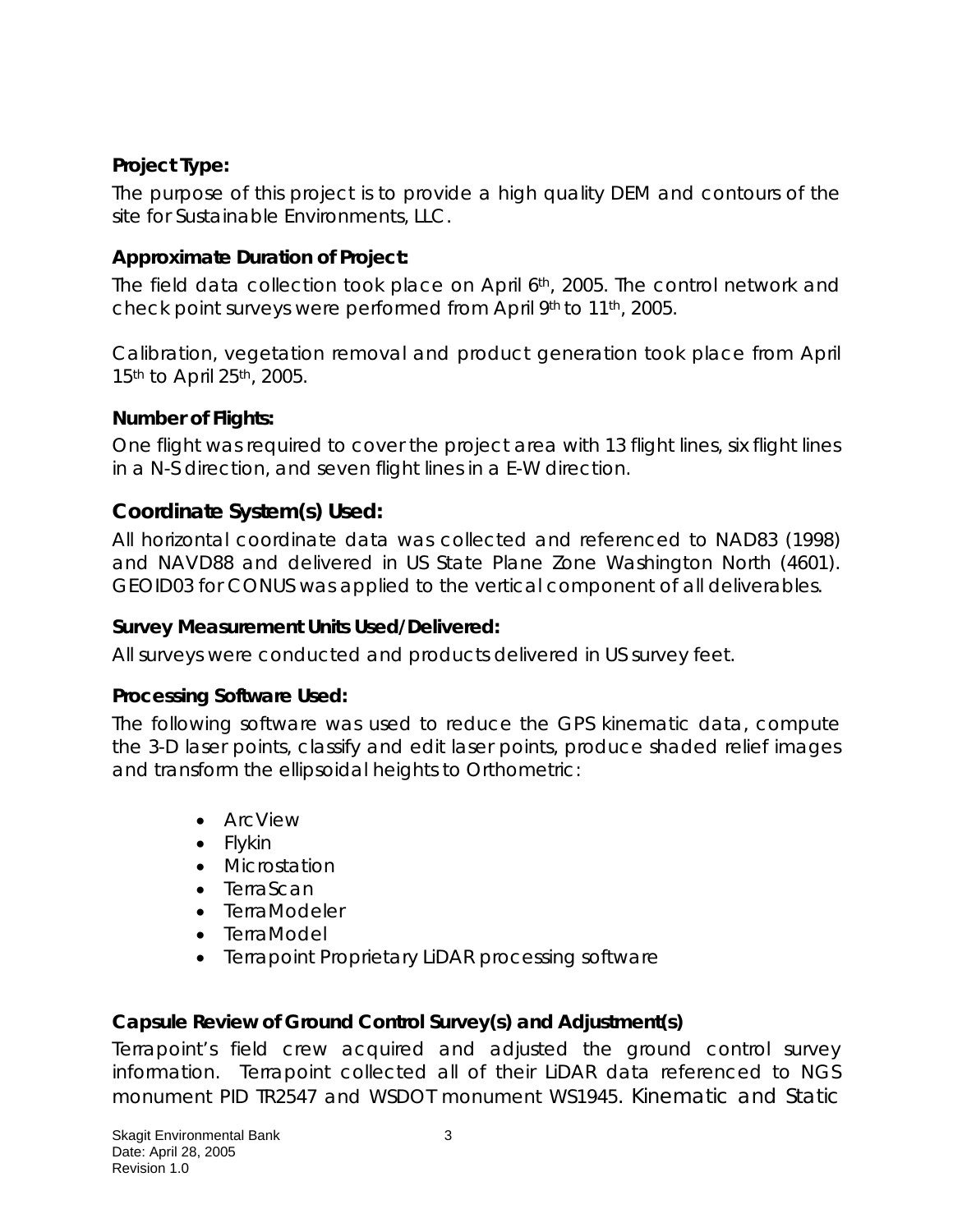GPS check points were acquired as discrete x, y, z points were collected as part of the ground truthing activities. A summary of all control coordinates is given in Table 1.

| <b>Table 1: Control and Base Coordinate</b> |    |          |          |        |           |          |                                    |
|---------------------------------------------|----|----------|----------|--------|-----------|----------|------------------------------------|
| <b>NAME</b>                                 |    | Latitude |          |        | Longitude |          | Ellipsoidal<br>Elevations (meters) |
| TR2547                                      | 48 | 09       | 42.67994 | $-122$ | 10        | 12.44883 | 17.4394                            |
| WS1945                                      | 48 | 25       | 48.28410 | $-122$ | 15        | 52.35410 | 11.443                             |

# 2. Health and Safety

Following Terrapoint's safety procedures, the field crew conducted a safety meeting upon arrival at the project site.

# 3. Equipment Used

## **Aircraft Type:**

A Navajo twin-engine aircraft (C-FVZM) was used for this project. The aircraft was based out of Arlington Municipal Airport. The Navajo was typically flying at an altitude of 3500 feet AGL (above ground level) for the duration of the survey.

### **Sensors Used:**

The Airborne LiDAR survey was conducted using Terrapoint's 40 kHz ALTMS (Airborne Laser Terrain Mapping System), flying at an optimum height of 3500 ft AGL at 140 knots. The system consists of a 36-degree full angle laser, a Trimble 4700 GPS receiver and a Honeywell H764 IMU unit. The nominal flight line spacing was 1070 feet, providing overlap of 50% between flight lines.

### **GPS Type(s):**

Two Sokkia GSR2600 dual frequency GPS receivers were used to support the airborne operations on this project.

# 4. Accuracy

The following list itemizes the accuracy attainable over the project area, as a function of terrain type and vegetation cover. Note that the accuracy quoted is the accuracy of the attainable DEM, once it is processed and edited to this stage. All data accuracies quoted relate to post processed GPS/IMU/LiDAR solutions.

Accuracy is as follows, quoted at the 95% confidence level (2 sigma),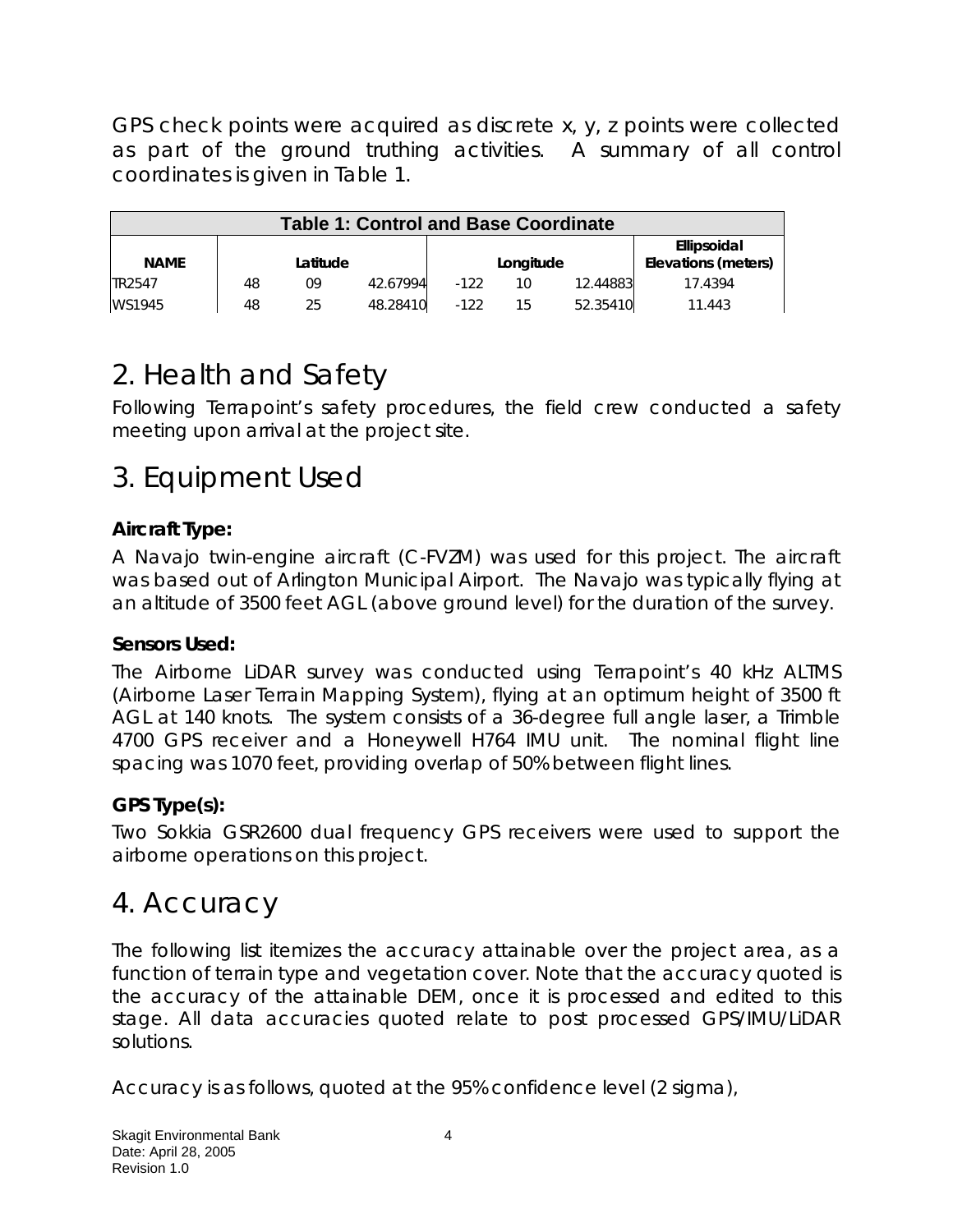- 1. Absolute Vertical Accuracy: +/- 10-15 centimeters on Hard Surfaces (roads and buildings) +/- 15-25 centimeters on Soft/Vegetated Surfaces (flat to rolling terrain) +/- 25-40 centimeters on Soft/Vegetated Surfaces (hilly terrain)
- 2. Absolute Horizontal Accuracy: +/- 20 – 60 centimeters on all but extremely hilly terrain.
- 3. Contour Accuracy (as agreed with CUSTOMER): 1 ft Contour National Map Accuracy Standard (NMAS)

To verify that the accuracy criteria were being achieved, static and kinematic checkpoints were compared with a triangulated surface generated from the bald earth LiDAR points.

A comparison of LIDAR data with 10 static checkpoints yielded the results given in Table 2 (values in meters).

| <b>Table 2: Static Control Comparison</b> |            |                 |           |             |          |  |  |
|-------------------------------------------|------------|-----------------|-----------|-------------|----------|--|--|
| Pt ID                                     | Easting    | <b>Northing</b> | Elevation | Laser Elev. | dZ       |  |  |
| 2322gt01                                  | 554430.926 | 5364410.367     | 32.989    | 33.010      | 0.021    |  |  |
| 2322gt02                                  | 552428.431 | 5364995.029     | 16.153    | 16.050      | $-0.103$ |  |  |
| 2322gt03                                  | 552818.780 | 5364674.742     | 23.032    | 22.990      | $-0.042$ |  |  |
| 2322gt04                                  | 552887.327 | 5367376.170     | 37.290    | 37.330      | 0.040    |  |  |
| 2322gt06                                  | 555357.567 | 5366150.417     | 15.969    | 15.950      | $-0.019$ |  |  |
| 2322gt07                                  | 554807.040 | 5366357.346     | 13.333    | 13.400      | 0.067    |  |  |
| 2322gt08                                  | 554389.799 | 5366738.601     | 12.043    | 12.100      | 0.057    |  |  |
| 2322gt09                                  | 553157.202 | 5367220.868     | 23.021    | 23.070      | 0.049    |  |  |
| DH212                                     | 554407.742 | 5364965.546     | 37.257    | 37.500      | 0.243    |  |  |
| <b>WS1945</b>                             | 554404.085 | 5364364.745     | 33.698    | 33.660      | $-0.038$ |  |  |

| Average dz        | 0.028    |  |  |
|-------------------|----------|--|--|
| Minimum dz        | $-0.103$ |  |  |
| Maximum dz        | 0.243    |  |  |
| Average magnitude | 0.068    |  |  |
| Root mean square  | 0.092    |  |  |
| Std deviation     | 0.093    |  |  |

A comparison of LIDAR data with 278 kinematic checkpoints yielded the results given in Table 3 (values in meters).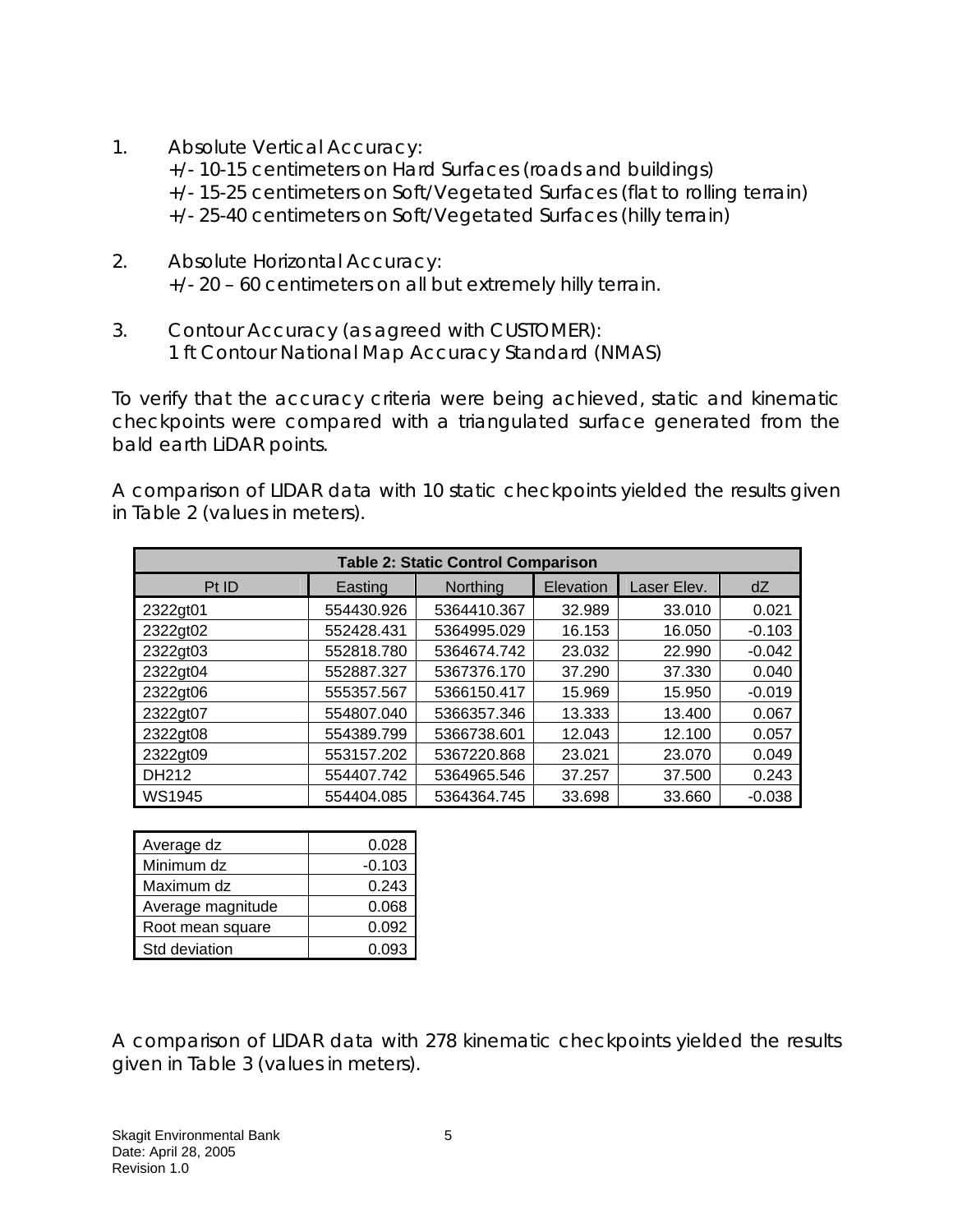| <b>Table 3: Kinematic Point Comparison</b> |          |  |  |  |
|--------------------------------------------|----------|--|--|--|
| Average dz                                 | $-0.019$ |  |  |  |
| Minimum dz                                 | $-0.156$ |  |  |  |
| Maximum dz                                 | 0.123    |  |  |  |
| Average magnitude                          | 0.036    |  |  |  |
| Root mean square                           | 0.046    |  |  |  |
| Std deviation                              | 0.042    |  |  |  |

# 5. Quality Control

Quality control of the data was ongoing throughout the process. Following data acquisition, preliminary GPS processing was conducted in the field to ensure completeness and integrity.

The GPS and inertial data were processed in tandem to achieve the best positional result. Once the position and attitude of the aircraft were known at each epoch (1-second intervals), then these data were integrated with the laser ranges to provide a position for each data point on the ground. The data were then processed using the proprietary laser processing software suite to produce coordinates.

Each flight involved setting up two base stations to collect data. Utilizing two base stations ensures GPS data collection in the event that the main base station fails. For all flights the GPS data were of high quality. This minimized the absolute error for the aircraft position.

The primary quality control tool for the laser ranges is the percentage of returns that are received back at the laser after it has emitted a signal. The acceptable range for returns, typically between 90% and 95% was met for this project. Lower percentages are normal over water and other poor reflectivity surfaces.

Terrapoint also utilizes a proprietary software package that performs a fully automated analysis of the quality of the LIDAr data using overlapping flight lines. Our flight lines overlap 30 to 50% on either side and thus 60 to 100% of points can be checked for overlap consistency. The overlap analysis attempts to minimize the differences in overlap areas by fine-tuning the calibration parameters of the LIDAR system.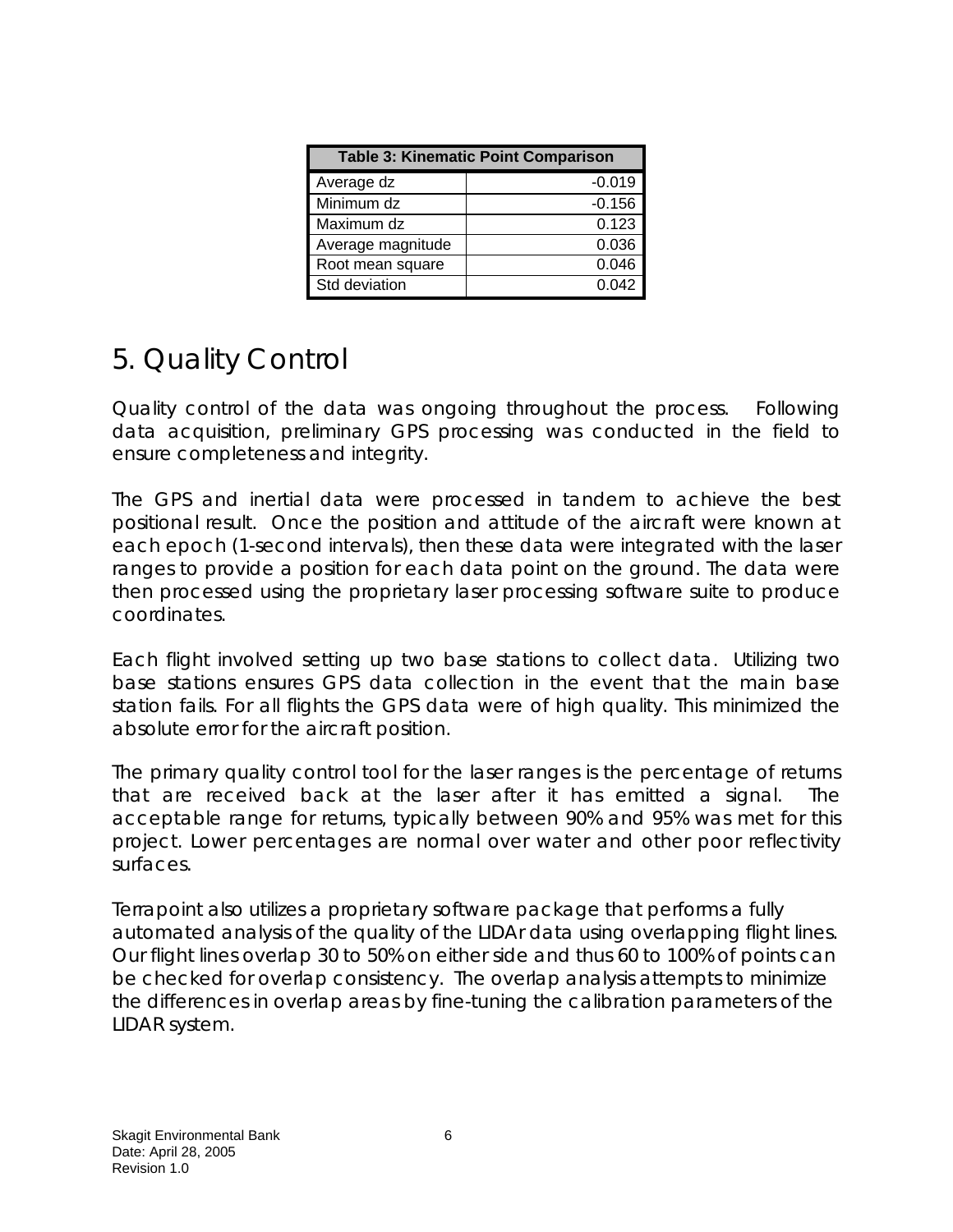# 6. Point Generation

The points are generated as Terrascan binary Format using Terrapoint's proprietary Laser Postprocessor Software. This software combines the Raw Laser file and GPS/IMU information to generate a point cloud for each individual flight.

All the point cloud files encompassing the project area were then divided into quarter quad tiles. The referencing system of these tiles is based upon the project boundary minimum and maximums. This process is carried out in Terrascan.

The bald earth is subsequently extracted from the raw LiDAR points using Terrascan in a Microstation environment. The automated vegetation removal process takes place by building an iterative surface model. This surface model is generated using three main parameters: Building size, Iteration angle and Iteration distance.

The initial model is based upon low points selected by a roaming window and are assumed to be ground points. The size of this roaming window is determined by the building size parameter. These low points are triangulated and the remaining points are evaluated and subsequently added to the model if they meet the Iteration angle and distance constraints (fig. 1). This process is repeated until no additional points are added within an iteration.

There is also a maximum terrain angle constraint that determines the maximum terrain angle allowed within the model.



Figure 1: Terrascan iteration methodology.

(Image Source: Terrascan User's Guide, www.terrasolid.fi)

# 7. Quality Control

Once the data setup has taken place the manual quality control of the surface occurs. This process consists of visually examining the LiDAR points within Terrascan and correcting errors that occurred during the automated process. These corrections include verifying that all non ground elements, such as vegetation and buildings are removed from the ground model and that all small terrain undulations such as road beds, dykes, rock cuts and hill tops are present within the model.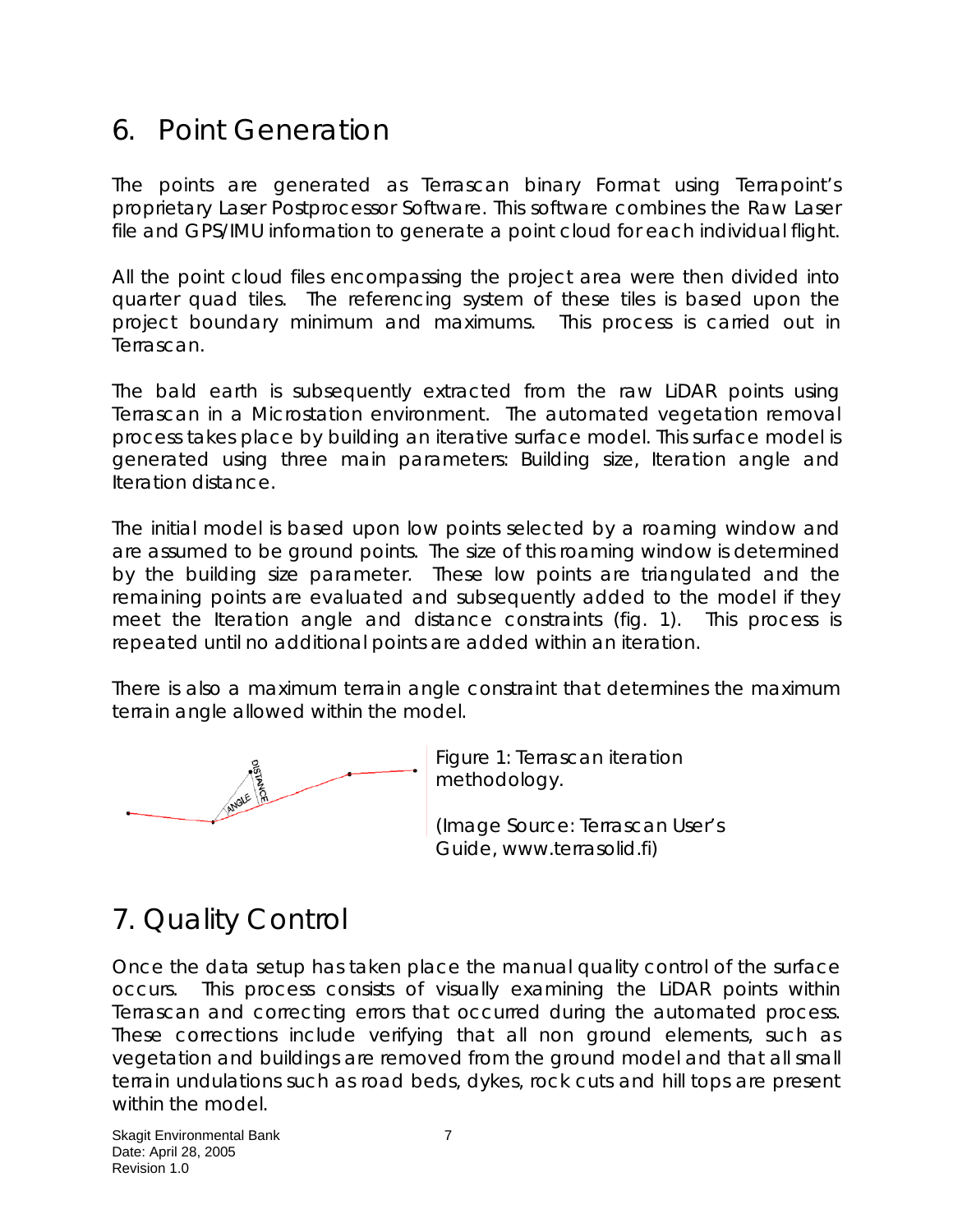This process is done with the help of hillshades, contours, profiles and crosssections. To correct misclassifications, a full suite of Terrascan and custom inhouse data tools are used.

# 8. Deliverables

Below is a list of the deliverables for this project:

All LiDAR Data Products were delivered on DVD–ROM. Two copies were provided.

Full Feature or All Return Point Data (DEM)

Data delivered in format:

• ArcInfo Grid File Format. Six foot grid spacing. File delivered by USGS quarter quad in gzipped Arcinfo Exchange Format (e00)

Bare Earth Point Data (DTM)

Data delivered in two formats:

- ArcInfo Grid File Format. Six foot grid spacing. File delivered by USGS quarter quad in gzipped Arcinfo Exchange Format (e00)
- ASCII xyz file format. Space delimited (.txt gzipped by USGS quarter quad)

All Return Text File (All Return)

All collected data delivered in ASCII text file format (space delimited) with the following columns

- GPS Week
- GPS Time (seconds)
- Easting (US feet)
- Northing (US feet)
- Elevation (Orthmetric, US feet)
- Total  $#$  of Returns in Pulse
- Current Pulse Return Number
- Scan Angle
- Intensity
- Classification Code